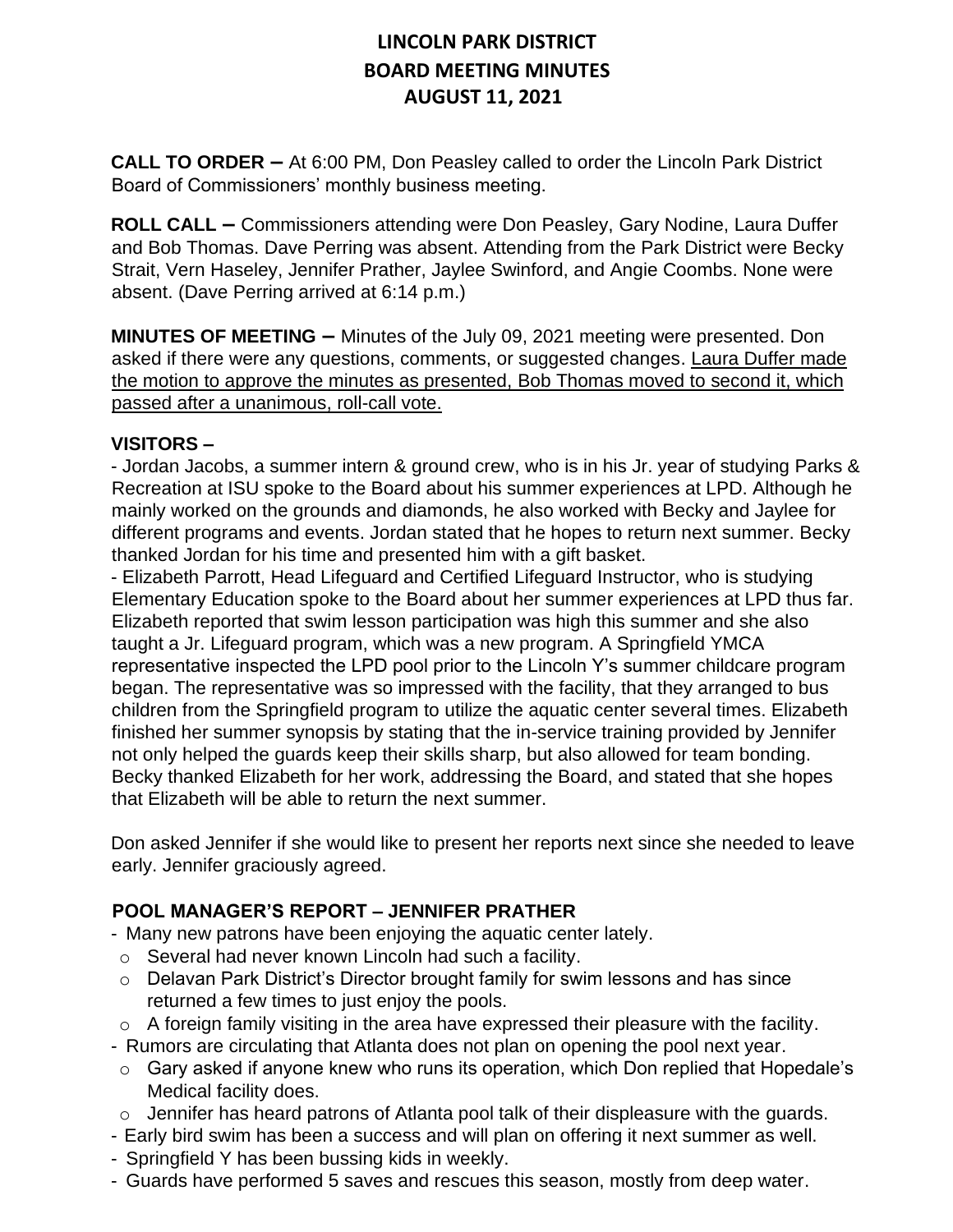- Friday is Family Fun Day, with the donations going to Mom's Who Care, which provide personal items to local families in need.
- The Mini-Triathlon became an in-service for the guards.
- New hours will begin August  $16<sup>th</sup>$ , since most schools start then:
- o Weekdays will still have lap swim & Aerobics.
- $\circ$  Tuesday nights will have open swim 4-8 p.m. and half price admission fees.
- o Weekends will keep the same hours.
- The end-of-season banquet is scheduled to show appreciation for our seasonal staff, which will be a Murder Mystery dinner. Don inquired if the dinner would be catered, but Jennifer explained that staff would be providing the food.

#### **FITNESS MANAGER'S REPORT – JENNIFER PRATHER**

- Group Fitness class attendance for July was 876, including water aerobics.
- August special is a "Refer a Friend" deal where each gets an extra month.
- Balloons over 66 5k has 33 participants registered so far.
- September Virtual Membership theme is "Strong in September".
- Group Fitness will have the Bingo promo for class attendees.
- Dr. Goldstein, of Schneider Chiropractic, will be offering Health and Wellness classes.
- The Fall Open House is scheduled for the 16<sup>th</sup>.
- Jen has been speaking with Becky about the annual Mania Training event in Chicago.
- Katie Davis will be teaching a pelvic floor/core workshop.
- Spin® for Schools is scheduled for November 6<sup>th</sup>.

Jennifer left as Dave Perring arrived at 6:14.

**ACCOUNTS PAYABLE –** The operating expenses were submitted for approval in the following funds:

| <b>GENERAL</b>      | $\blacksquare$ | S | 5,048.21  |
|---------------------|----------------|---|-----------|
| <b>RECREATION</b>   | н.             | S | 5,353.64  |
| <b>CAPITAL IMP.</b> | $\blacksquare$ | S | 15,457.74 |

Don asked if anyone had any questions about the listed Accounts Payable. Don inquired about the payment to Easy Picker, which Vern explained that it was for a new golf ball picker for the range. Vern stated that the old one was 30 years old. Angie stated that new range balls were also purchased. Gary Nodine made the motion to approve Accounts Payable, which was seconded by Bob Thomas. The motion passed after a unanimous, roll-call vote.

**CASH FLOW REPORT –** The following balances were reported as of July 31, 2021.

| <b>GENERAL</b>             | $\blacksquare$ | S  | 176,527.70   |
|----------------------------|----------------|----|--------------|
| <b>RECREATION</b>          | -              | S  | (54, 862.66) |
| <b>CAPITAL IMPROVEMENT</b> | $\blacksquare$ | \$ | 913,714.26   |
| <b>AUDIT</b>               | $\blacksquare$ | \$ | 7,872.75     |
| <b>LIABILITY</b>           |                | \$ | 74,062.86    |
| 2014 DEBT CERT.            | -              | \$ | 5,052.77     |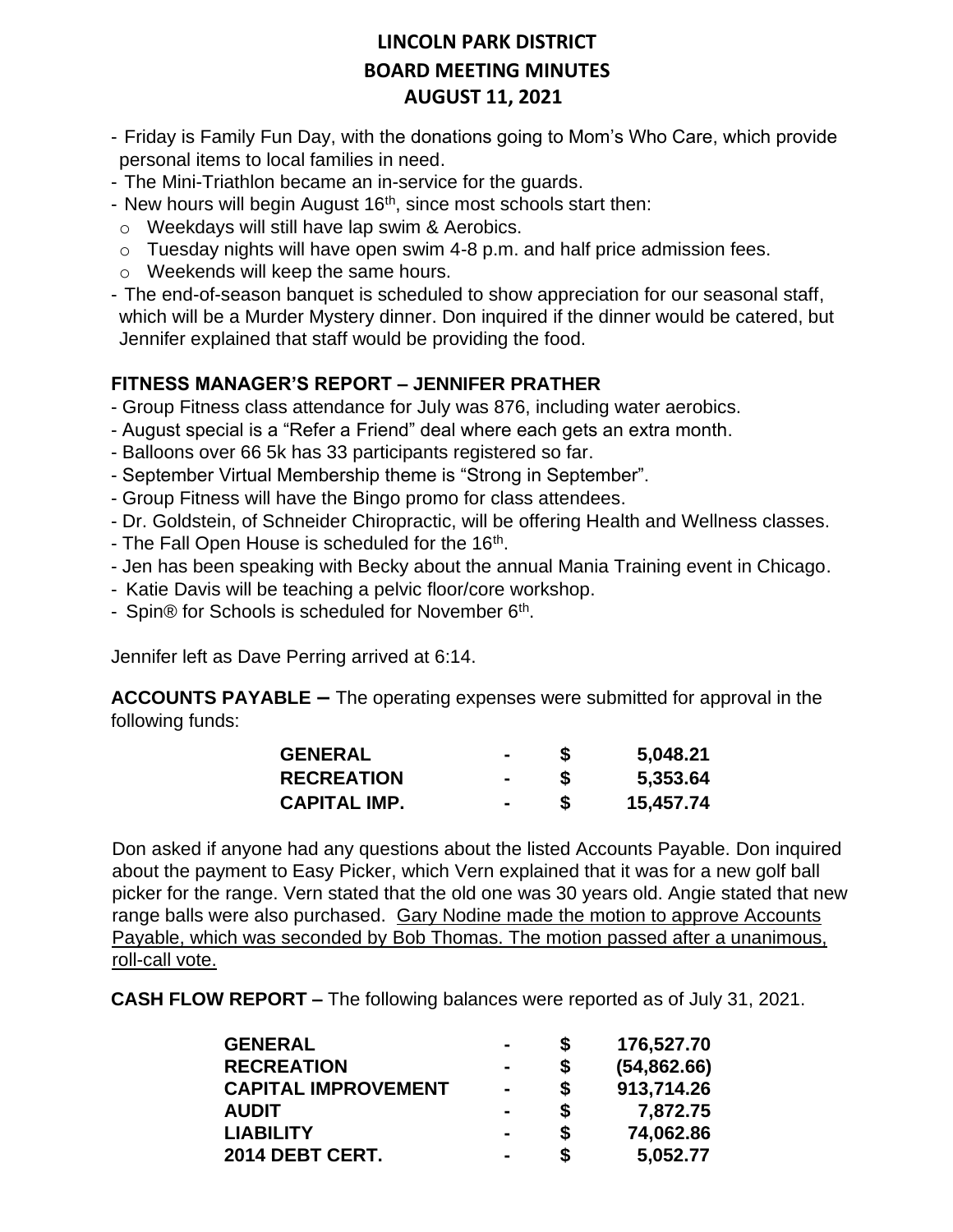Don asked if there were any questions. Angie then informed the Board that both Personal Property Replacement and Real Estate Taxes had recently been received. A report reflecting those monies received is included in the Board Meeting Packet for review.

### **EXECUTIVE DIRECTOR – BECKY STRAIT**

- A slideshow presentation was displayed as she spoke on a few topics:

- ➢ City Parks:
	- **EXECT BECKY and Don attended the meeting with the Mayor to discuss concerns.**
	- The decision was made to create a new Intergovernmental Agreement between the City of Lincoln and the Lincoln Park District regarding the parks' ownership and maintenance.
	- Becky disbursed a draft agreement for the Board's review.
	- The terms of agreement included that LPD shall not sell the property, nor raise the levy an "unreasonable" amount for maintenance but does not include a specific timeframe.
	- Both parties' legal council will review the agreement prior to adoption.
	- The 8<sup>th</sup> Street property was a top priority with the intent to install a community dog park.
	- Dave asked if there were any concerns about any underground remnants left over after the old hospital's buildings were demolished and removed. (i.e., asbestos)
	- Gary inquired if documentation could be requested to verify that the site was cleared of any concerning substances, which Don believed that it would be possible to obtain such verification.
	- **Both Gary and Vern expressed their concerns about certain language within the draft** document.
	- Vern's concern was regarding Section#5, concerning safety, which Don and Becky both stated that 8<sup>th</sup> Street would remain under the Lincoln Police and Fire Jurisdiction.
	- Gary's concern was regarding Section #3, concerning the tax levy mentioned and who determines what amount is "reasonable".
	- **Dave then expressed his concern that LPD would make improvements, and if the current** City Administration did not deem it "sufficient" the parks' ownership would revert to the City.
	- Bob stated that he thinks that some of the wording is to appease the public.
	- Gary questioned Section#4, which stated that raising the levy was not allowed, and his concern that it would be questioned or contested if there was a need to raise the levy for LPD owned property improvements, not the parks currently owned by the City.
	- **E** Becky reminded the Board that the document was a draft and that both parties will speak again to clarify these types of issues and concerns.
	- **Gary inquired if the tax levies were capped and/or at max levy.**
	- Angie stated that some funds are capped, with very little room to increase.
	- Other funds are not capped, but LPD follows the Truth in Taxation laws, which requires public notice if any levy is raised more than 105% than the previous year.
	- Gary queried the original ordinance, which Becky stated the City had produced along with the more recent agreement that Jayne Weaver signed during her term as Board President.
		- Gary inquired about the validity and the new ordinance/agreement superseding previous documents.
		- Laura and Gary both agreed that it would be prudent to verify with the State if the terms of the proposed agreements are permissible by State statues for park districts.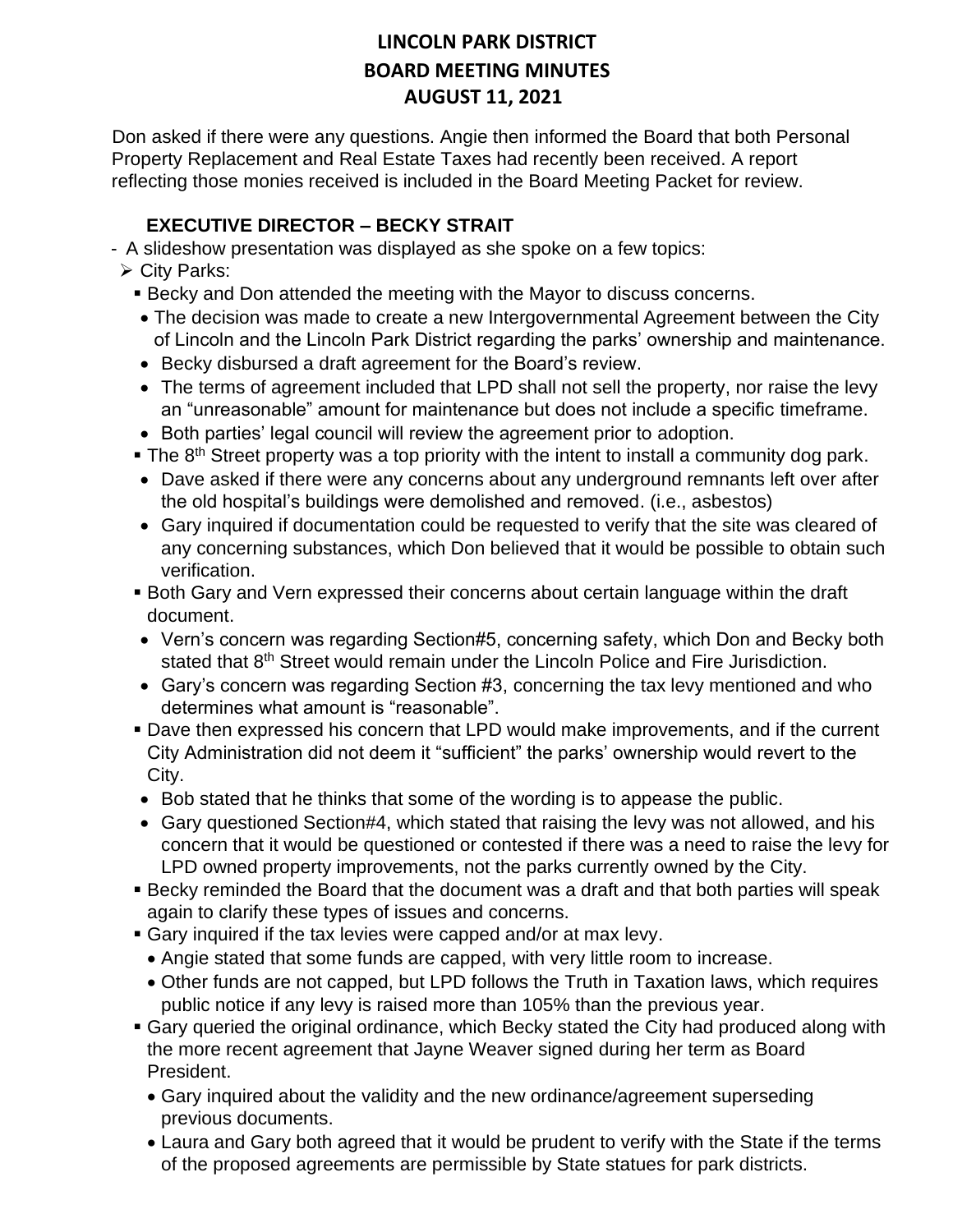- Dave questioned the City Administration's objections when the City itself has not improved any of their parks in many years.
	- Don stated that a recurring argument is the fact that City of Lincoln taxpayers also must pay to use the facility via daily and membership fees.
	- Angie pointed out that the levy is roughly 50% of the overhead needed to operate the facility.
	- Becky informed the Board that she plans on reviewing LPD prices and other facility prices in the area.
- $\geq$  OSLAD Grant open for applications July 15<sup>th</sup> through September 1<sup>st</sup>, 2021.
	- Previous application included outdoor Sand Volleyball, Pickleball courts, and walkways.
		- Plans can be updated, scaled back a little, and included in the new application.
		- Design Perspectives is willing to continue working with LPD on the grant application.
		- American Water is willing to donate equipment and labor to excavate the area.
		- Community partnerships benefit grant applications.
		- Rotary Club notified LPD of their interest to apply for a Rotary grant towards the Pickleball portion of the project.
		- $\bullet$  Initially inquired about installing courts on the 8<sup>th</sup> Street property.
		- ◆ No concerns about court site being on LPD grounds.
	- **Vern queried why LPD grounds was the location instead of waiting for the 8th St land.** 
		- Becky state that features could possibly be installed on  $8<sup>th</sup>$  St in the future.
		- Angie stated that there were existing designs and supporting documentation for the LPD grounds to be the site.
	- **Tod Stanton, of Design Perspectives, provided Becky with a checklist of records needed** to complete the OSLAD grant application.
	- A Public Hearing held prior to the application deadline is required, Becky asked for dates.
		- Angie stated that the Public Hearing gives the public an opportunity to ask questions and offer suggestions.
		- Laura Duffer made the motion to apply for the DNR OSLAD grant, which consists of adding: 2 sand volleyball courts, 4 pickleball courts, and some concrete pathways. Dave Perring moved to second the motion, which then passed after a unanimous, roll-call vote. Monday, August 23, 2021, at 4:30 p.m. will be the Public Hearing.
	- Dave inquired about the next meeting with the City to discuss the Intergovernmental Agreement, which Becky informed the Board that it was scheduled for 9/14/21 at 7pm.
		- They have been asked to give a small presentation and another meeting with the Mayor may be scheduled after the presentation.
- ➢ Central Illinois Veteran's Commission 9/11 Memorial Run:
	- Joe Schaler and Marsha Fernandes have been coordinating the event with LPD help.
	- The run is 5.66 miles.
- $\triangleright$  Becky has been working with Vern and Tony in preparation for the Mud Run.
	- The online registration has gone live.
	- Becky met with local first responders to discuss their possible involvement.
- -Will Glass, of First Midstate, Inc., met with Becky to discuss the annual Bond process o He gave a brief explanation about the process.
- o Mr. Glass will be attending the September meeting to start the annual process.
- -The Administrative Assistant position was advertised, and 7 applications have been received.
- -The pool season is wrapping up, was recently inspected, and passed the test.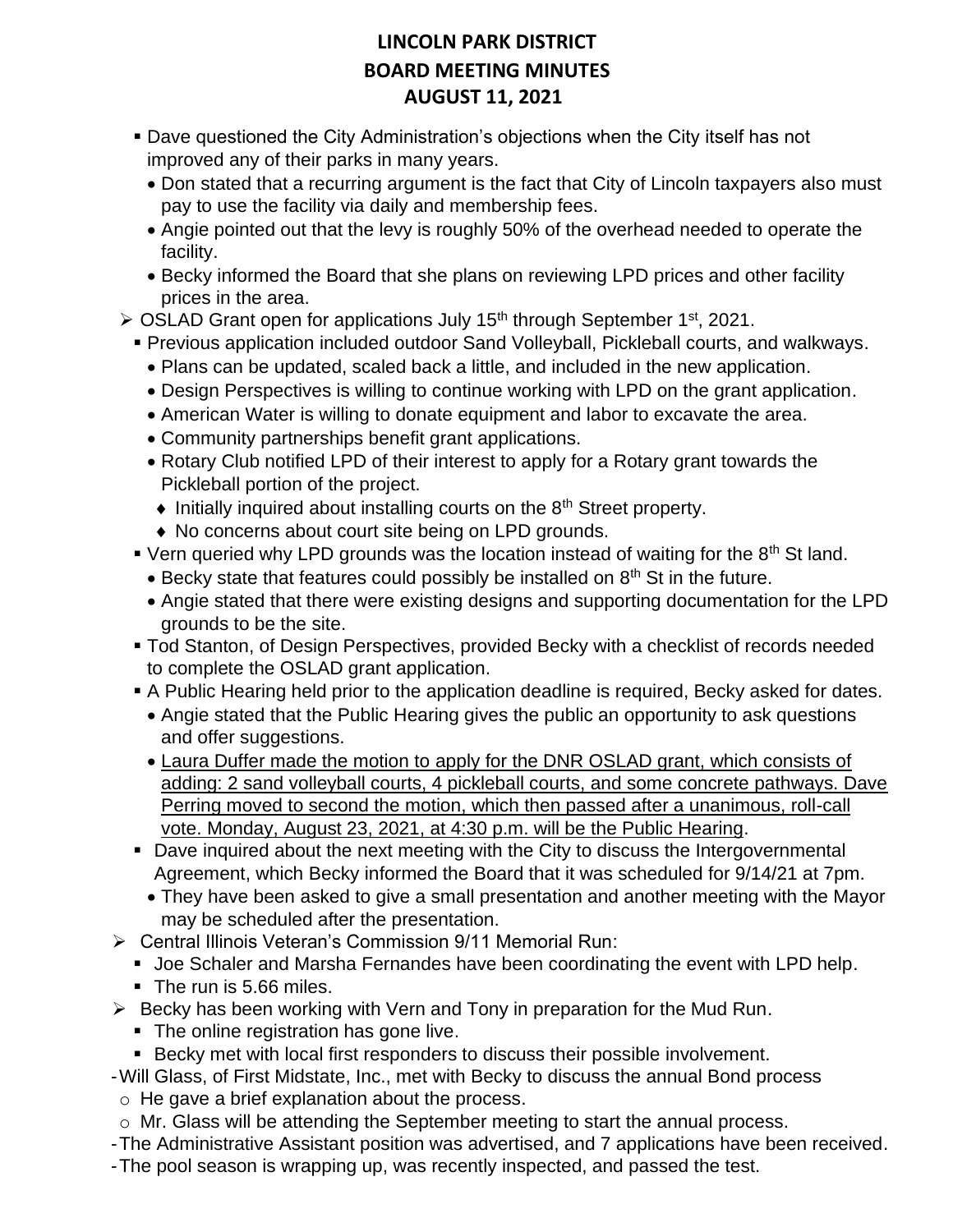- -Regarding the previous discussion on the possibility of allowing alcohol consumption for limited adult activities on site, implementing those new rules has been postponed.
- o The leagues approved to allow consumption had already started.
- $\circ$  It was decided that a single day tournament would be a better event to try the new policy.
- o Becky had spoken with other PD Directors for their input, which was recommended to sell instead of just allowing alcohol to be brought in and consumed.
- o IPARKS was contacted to discuss the matter, which should not be an issue as 1-day coverage is possible and meets state guidelines.
- o Dave asked if carding would be an issue, which Angie stated that a pre-registration requirement could solve that issue, and Becky suggested wristbands.
- o Bob inquired if there are restrictions about selling alcohol on LPD property or allowing it to be consumed/sold.
	- **.** Jaylee and Becky both stated that in their research, other locations have either one or the other as a policy.
	- **Bob expressed his concern about LPD selling alcohol and patrons bringing their own.**
	- Both Jaylee and Becky stated that it happens regardless of policy, but this is an attempt to offer it in a controlled manor where the registration will clearly state LPD policy.
- o Laura Duffer made the motion to allow the sale of alcohol on LPD grounds, with a strict ID verification included in the registration process, for a one-day Adult Kickball Tournament. Dave Perring moved to second the motion, which failed to pass after a 3-2 roll-call vote.
	- **EXT** There were various questions about what will be sold, by whom, a licensure expense.
	- The Board requests that more research be conducted before revisiting, as the Board is not entirely against the idea, but would like to make a more informed decision.
- -Becky has scheduled a staff training to include Officer Butterfield, which will discuss "active shooter" and other pertinent public safety information.
- -Niche Academy is an opportunity for LPD to implement a new platform in social media.
- o Program subscription allows for online modules to be used in the creation of training videos for staff, coaches, and volunteers.
- o The program is interactive, and part have been tailored to Park Districts with ready-to-use templates for content.
- o Allows for events and games to be streamed live.
- George Alarm sent technicians to troubleshoot the video issue, which was determined to be a power supply problem.
- o Parts were ordered and replaced.
- $\circ$  Video is up and running, only 1 camera had an issue the next day.
- $\circ$  Spoke with Tracy, LPD account Rep, about the issue and long wait for tech service, which resulted in a credit being applied to the account.
- Becky, Jennifer, and Jaylee will be attending Lynxfest at Lincoln College and will be handing out brochures about LPD's facility, programs, and opportunities.
- o Becky asked the Board to consider changing the "Junior" Pass to "Student".
- o Laura asked about a previously offered student discount, which Angie explained that it was phased out once LPD began to offer more than a 1-year term membership.
- $\circ$  Gary Nodine made the motion to change the membership term from "Junior (14-17)" to "Student (14-25)". Bob Thomas seconded the motion, which passed after a unanimous, roll-call vote.
- o The Board continued to discuss the age policy for using the exercise equipment.
- Laura suggested leaving the age restrictions but allowing the Executive Director the discretion of any exceptions requested for consideration.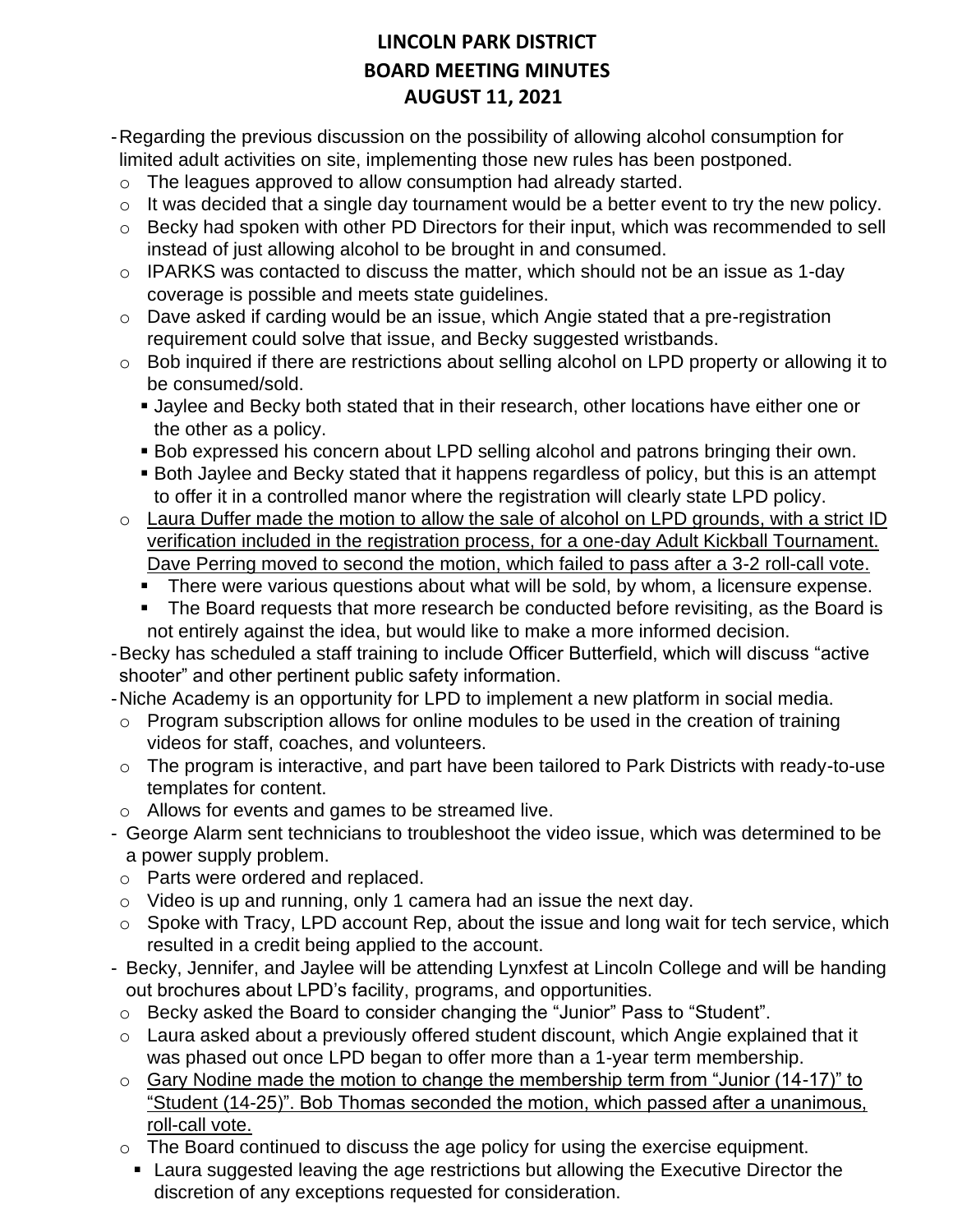- Becky suggested requiring youth to purchase a membership and attending an equipment orientation prior to issuing the membership card.
- Gary questioned if it would be possible to design a card that clearly stated "Parental Supervision" – type restrictions, which Angie verified that a new card design was possible.
- Gary expressed concern for discrimination claims if the Executive Director's determination is not well received by applicant.
- Laura suggested lowering the usage age to 12, requiring a membership card and parental supervision for the young students, which Gary agreed with.
- COVID-19 has prompted DHS to release new guidelines, regardless of vaccination status.
- o Per State mandate, anyone indoors must wear a mask, outdoors has no restrictions.
- o Jaylee pointed out that the mandate specifically included park districts.
- o Don and Laura both stated that hospitals are full again.
- $\circ$  Bob Thomas made the motion to put post the mask mandate requirements, which was seconded by Laura Duffer. The motion passed unanimously after a roll-call vote.

### **PROGRAM REPORT – JAYLEE SWINFORD**

- **-** Coed 16" Softball was canceled.
- **-** Adult Kickball League is done and received very positive feedback.
- o People have already inquired about another league this year or next.
- -Women's Softball is also finished, they had 4 teams this year.
- Nature Camp had 2 full sessions and the participants have already said that they want to attend camp next year, too.
- The Kite program received donations from the VFW and took place on a hot day but had a few participants. Next year, I plan on scheduling it a bit later in fall.
- YMCA has asked to use our Tee Ball and Breezy field this fall for 5 weeks.
- Tumbling was a new program that also had good attendance.
- o The Instructor is interested in another session later this fall.
- $\circ$  Positive feedback and participant interest in the fall session supports another session.
- Cheer Clinic had 16 participants.
- Cupcake Decorating registration was opened and filled within an hour.
- Swing Dance has a class scheduled for October.
- Lincoln College students will be offering music lessons again this fall.
- A new program that is being offered is how to assemble Charcutier Boards, which is a recent trend for parties.
- Scarecrow building is scheduled for October.
- Planning for this year's Halloween activities has begun.
- Jaylee has been working on developing a contract/agreement form for Instructors, which will clearly state dates, times, and compensation to clarify expectations for contracted services.
- It has been a year full of changes and Jaylee has been working to revamp existing programs and enjoyed bringing new programs for the public to enjoy.

#### **CORRESPONDENCE:**

Jen stated that she recently received an email expressing a patron's concern and displeasure to learn that LPD does not require staff to be vaccinated for COVID-19.

### **OPERATIONS REPORT – VERN HASELEY**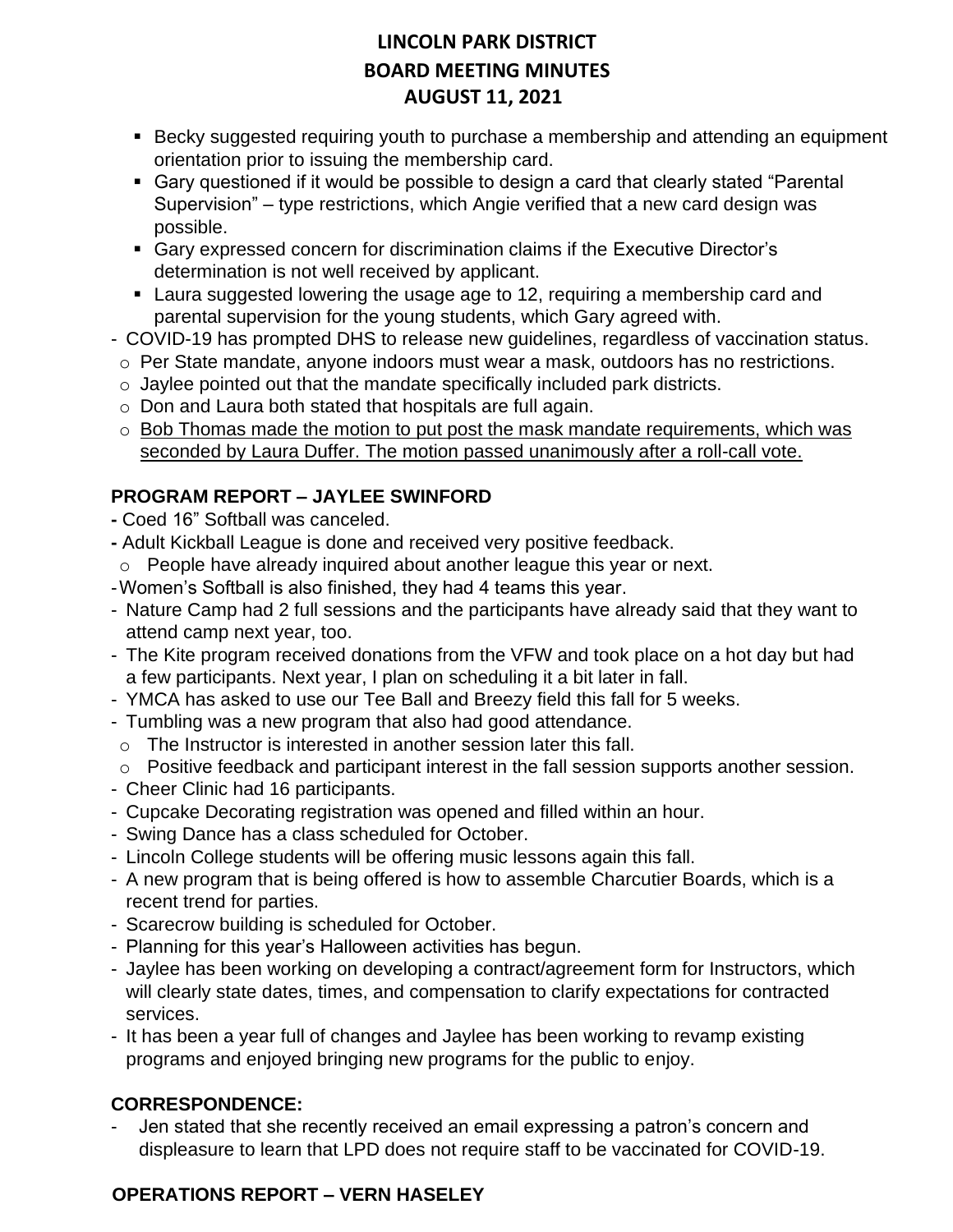- - See Unfinished Business.

#### **UNFINISHED BUSINESS:**

A**.** Capital Improvements:

- 1. Roof Repair: Finished.
- 2. Rotary Wheelchair Swing installation:
	- a. Vern stated that Dan Bree will be removing sod and laying the concrete pad.
- 3. Exchange Club Park playground installation:
	- a. Still need to remove the old equipment that was replaced.
	- b. The new pieces look nice.
- 4. Memorial Park has had some trees and branches removed.
- B. Aquatic Center: Leak detection will begin at the end of the season.
- C.Aerobic Room Floor / HVAC Unit: Still being monitored, no issues yet.
- D.COVID: See Becky's report.

#### **NEW BUSINESS:**

- 1. Ford F350 needs replaced.
	- a. Requested bids from local deals for comparable Chevy and Ford vehicles.
	- 1) 2022 Chevy F350 is approximately \$52,000.00.
	- 2) Dodge did not offer a government discount.
	- 3) 2022 Ford F450 is approximately \$53,000.00.
	- b. There is currently a 6-month lead time to purchase new vehicles.
	- c. Laura asked how old the current truck is, which Vern verified that it is a 1993 model that the Park District has owned for 15 years.
	- d. Vern stated that his preference is the Ford, which is not diesel, but is an automatic.
	- e. Don inquired if there are any known recalls on the vehicle, which Vern stated that did not find any when he researched options.
	- f. Don asked Angie if there were sufficient funds in the Capital Fund to cover the cost of a new truck, which she verified the purchase would be possible.
	- g. Gary Nodine made the motion to allow Becky and Vern purchase a truck of their choice to replace the Ford F350, not to exceed \$55,000.00. Laura Duffer moved to second that motion, which passed unanimously after a roll-call vote.
- 2. Bronco Field:
- a. Vern suggested the possibility of removing the infield grass to transition the diamond to be an all-purpose field.
- b. These suggested changes would allow for switching between baseball and softball requirements.
- c. Don inquired about the cost of the proposed changes, which Vern estimated to be around \$2,000.00 – \$3,000.00.
- d. Gary asked where the 12U & 14U leagues played, which Jaylee verified that they usually play on the Pony field, where bases can be moved, and plugs are used.
- e. Vern stated that LJHS has a pitching mound for sale for \$1,000.00 if the Board was interested, which they did not express interest in.
- f. The Board reached a consensus to upgrade the Bronco field into an all-purpose diamond as proposed.
- 3. Sports Complex / Gym HVAC:
- a. Existing exhaust fans are bad, left in from the old facility during the 2003 remodel.
- 1) Previous structure had the 2 units spaced out ⅓ & ⅔ in the roof.